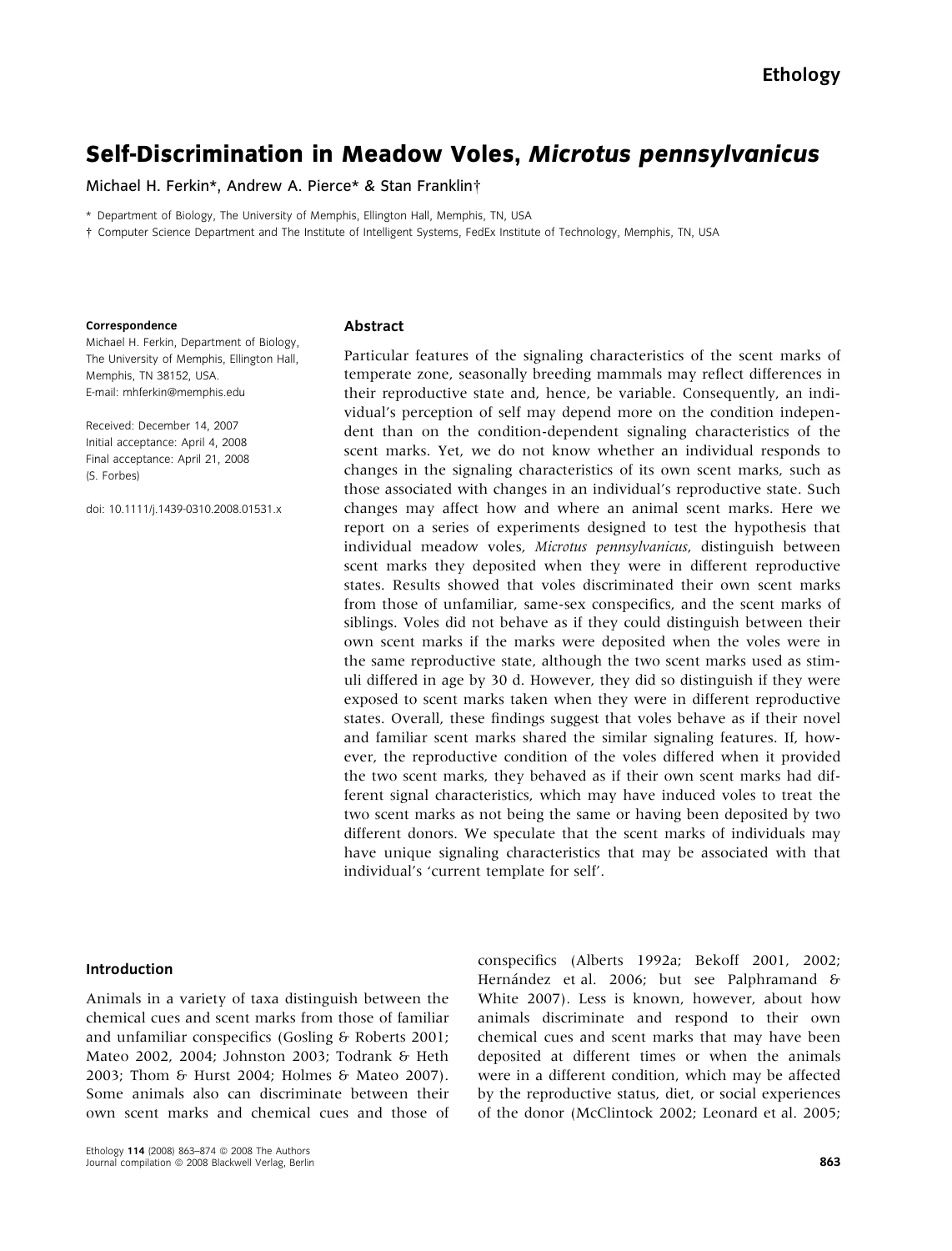Pierce et al. 2007; Roberts 2007). Thus, a scent donor's condition may have changed since it last deposited scent marks in a particular area. Changes in the condition-dependent component of the signaling characteristics of an individual's scent mark (Roberts 2007) may be sufficient to alter its perception of self, and where and how it deposits its scent marks (Gosling 1982; Alberts 1992a; Gosling & Roberts 2001). If features of the signaling characteristic of its scent marks do not match the animal's current condition, they would need to mark again. These new markings would serve to provide current information about their state to indicate their presence and how recently they were in an area, and to distinguish their possessions or resources from those of others (Gosling 1982; Alberts 1992a,b).

It is implicit to this argument, that animals recall and discriminate between these scent marks at some later time (Beauchamp & Wellington 1984; Johnston 1993; Mateo & Johnston 2000a,b), and that the signaling features or some intrinsic property of the animals' scent marks are somewhat stable and distinct (Gosling & Roberts 2001). Two intrinsic components comprise the signaling features of the animals' scent marks, the condition-dependent component, which is labile, and the condition-independent component, such as the individual's major histocompatibility complex (MHC) or features of its major urinary proteins (MUP) (Gosling & Roberts 2001; Hurst et al. 2001; Roberts 2007). Thus, the condition-dependent component of the signaling features of the animals' scent marks may change as the state of the animal changes over time. For example, the attractiveness and responsiveness of voles to the scent marks of conspecifics depends on many factors such as diet and reproductive state, which are mediated by gonadal hormone titers (Ferkin & Johnston 1993; McClintock 2002; Prendergast et al. 2002). Thus, changes in circulating titers of gonadal steroids may affect the condition-dependent component of the signaling feature of a vole's scent mark, and how an individual responds to its own scent marks.

In the present study, we determined if individual voles behave as if they can distinguish among their own scent marks, those of same-sex siblings, and those of unfamiliar same-sex conspecifics. To make this determination, we used a habituation–dishabituation technique to test two hypotheses (Johnston 1993; Todrank et al. 1998; Ferkin et al. 1999; Mateo & Johnston 2000a). The first hypothesis is that an individual distinguishes between scent marks it deposited when it was in different reproductive states. Thus, voles would habituate to their present scent marks and spend less time investigating (sniffing and licking) such marks, but would spend more time investigating scent marks made when they were in a different condition. Such a response would indicate that the condition-dependent component may be more salient for self-discrimination than the condition-independent component of the signaling feature of a vole's scent mark. The alternate hypothesis is that an individual behaves as if it cannot distinguish between scent marks that were deposited when it was in two different reproductive states. Thus, voles would habituate to their present scent marks and spend less time investigating such marks, but would also spend similar amounts of time investigating scent marks taken when they were in each reproductive condition. Such a response would indicate that condition-independent component may be more salient for self-discrimination than the condition-dependent component of the signaling feature of a vole's scent mark. Before we tested the hypotheses, we first determined whether meadow voles discriminate between their own scent marks and those of unfamiliar conspecifics. Next, we assessed whether meadow voles discriminate between their own scent marks and those of siblings, and discriminate between their sibling's scent marks and those of unfamiliar conspecifics. This allowed us to determine if voles discriminate their own features of scent marks from similar features of scent marks of closely related individuals. Finally, we determined whether voles discriminate between their own scent marks, which may be a necessary feature of self-recognition (Gallup 1998; Sherman 1991; Alberts 1992a; Hauber & Sherman 2001, 2003; Bekoff & Sherman 2004; Morin 2006).

## Materials and Methods

### Animals

Meadow voles used in these experiments were thirdand fourth-generation wild-caught individuals captured in north central Kentucky, southern Ohio, and central New York, USA. Voles were born and raised under long photoperiod (14:10 h, L:D, lights on at 0700h CST). All voles were weaned at 18 d age, housed with littermates until 35 d of age, and thereafter housed singly in clear plastic cages (27  $\times$  $16.5 \times 12.5$  cm; l, w, h, respectively). Cages contained cotton nesting material, water, and food (Laboratory Rodent Diet # 5008; PMI, St. Louis, MO, USA). Cages containing single animals were cleaned weekly and the cotton nesting material was replaced every 14 d. We followed Animal Care Protocol 501,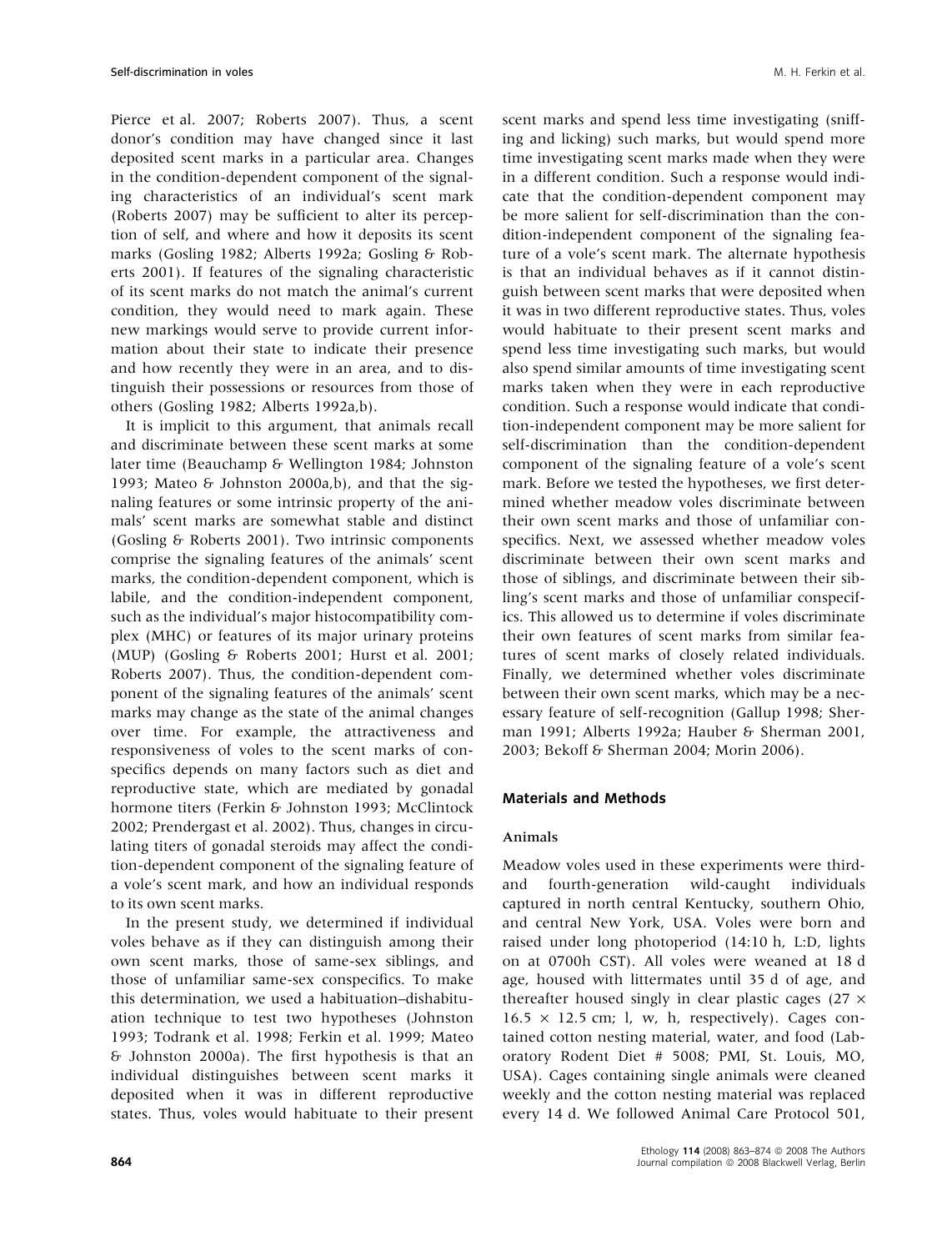which was approved by the IACUC at the University of Memphis. We adhered to the 'Guidelines for the use of animals in research' as published in Animal Behaviour (1991, 41, 183–186) and the laws of the country where the research was conducted.

We used different voles in and between experiments. The voles were 120–180 d old and sexually experienced, having sired or delivered at least one litter. The voles were housed singly for at least 3 wk prior to the study. None of the female voles were pregnant or lactating at the time of the study. Female meadow voles are induced ovulators that do not undergo regular estrus cycles (Keller 1985), but under long photoperiod will readily mate with males (Meek & Lee 1993). All testing was conducted between 0900 and 1300 h.

### Experimental Design

We tested animals using habituation/dishabituation tasks in which they were exposed to their own current urine scent marks and those of conspecifics. The habituation technique has been used in several studies concerned with odor-based discrimination tasks (Johnston 1993; Todrank et al. 1998; Ferkin et al. 1999; Mateo & Johnston 2000a; Ferkin & Li 2005). In this task, a vole is presented three successive 3-min exposures with a donor's scent mark and the amount of time that it spends investigating the scent mark is recorded for each presentation; this is the habituation phase (Johnston 1993, 2003). Then, the vole is presented with that scent mark and the scent mark from a novel donor and the amount of time that the vole spends investigating both scent marks is recorded; this is the test phase (Johnston 1993, 2003). There was a 1-min interval between each exposure during both the habituation and test phases of a trial.

Previous studies using voles has shown that investigation time decreases across the habituation phase, and increases when the animal investigates the novel scent mark during the test phase. It is assumed that such test space results suggest that the vole is behaving as if the scent marks are somehow different (Ferkin et al. 1999). If the investigation time does not increase during the test phase when the vole investigates the novel scent, it is assumed that the vole is behaving as if the two scent marks are similar (Johnston 1993, 2003). In that we are measuring spontaneous behavior, a lack of discrimination does not indicate the inability to discriminate.

Specifically, we first compared the amount of time subjects investigated a scent mark during the first

and third (the last exposure) of the exposure phase. Second, we compared the amount of time subjects investigated the two scent marks during the test phase. Each set of paired comparisons was analyzed with paired t-tests (Johnston 1993). We considered the results to be significant if  $p < 0.05$ .

# The Scent Marks

We created urine scent marks by applying, with a sterile cotton swab, a streak of urine from donor voles onto the scent portion of a clean glass microscope slide (7.75  $\times$  2.5 cm; Ferkin et al. 1999; Ferkin  $\&$  Li 2005). The resulting  $1.0 \times 0.2$ -cm streak (urine scent mark) was allowed to dry for 60 s before the slide was placed into the home cage of the subject. The slide was suspended by a clasp and wire hanger approximately 1 cm above the substrate and against the wall opposite the subject's nest. The total amount of time that the subjects investigated the mark from the scent donors was recorded by an observer blind to the identity of the scent donor. Subjects had to lick or sniff the scent mark on the slide for the data to be included in the analyses (see expt 1 next for details). Each slide was used only once and then discarded.

Urine was collected from voles by placing the voles in collecting chambers. Each chamber was 30 cm high and 10 cm in diameter; the floor of the chamber was constructed of fine mesh so that urine, but not feces, could pass through into a collecting dish that sat directly below the mesh floor. The collected urine was placed into individually labeled vials using a sterile pipette and stored at  $-20^{\circ}$ C for either 6 h d or 30 d, depending on the experiment. The 30-d interval was selected as it would likely encompass changes in the condition of free-living voles that are affected by changes in diet, changes in social status, or reproductive state (Keller 1985; Takahashi 1990; Ferkin 2007; Pierce et al. 2007). The frozen urine was thawed at room temperature before its use in an experiment. Each collecting chamber was cleaned thoroughly with soapy water and ethanol after each use.

# Experiment 1 – Can Voles Discriminate between their Own Urine Marks and those of Same-Sex Conspecifics?

### Animals

In this experiment, the scent donors and the subjects were the same sex, and similar in age (within 30 d), and similar in weight (within 5 g, approximately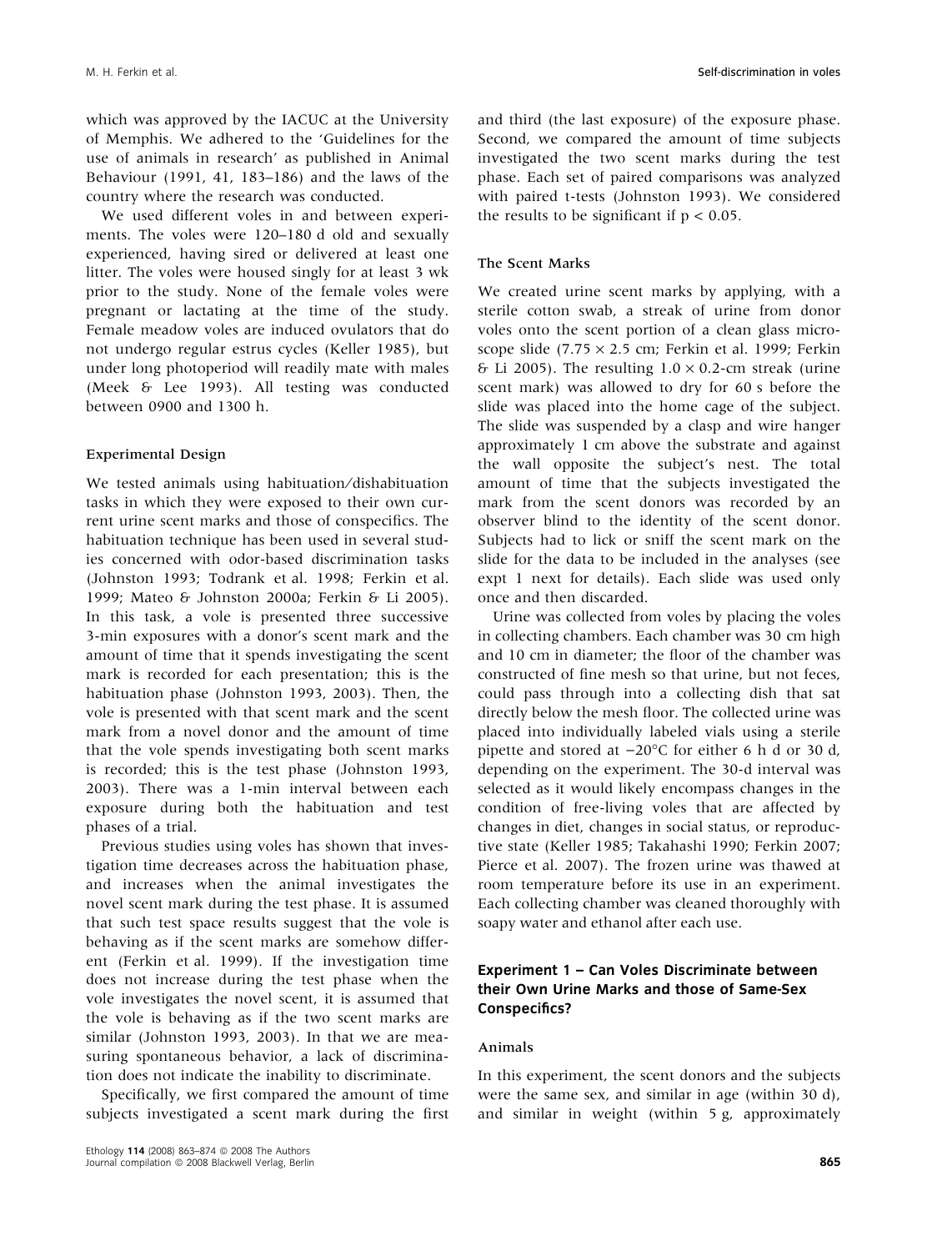9–11% of their body weight). Urine was collected from donors once, when they were between 110 and 115 d of age. Testing began 6 h after the collection of the urine samples from the donors.

### Habituation Phase

In this experiment, and in subsequent experiments, there were two habituation tasks. Subjects  $(n = 12)$ males and 12 females) were presented for three successive 3-min exposures with a different glass slide that contained their own urine mark (familiar scent mark) or subjects ( $n = 11$  males and 11 females) were presented for three successive 3-min exposures with a different glass slide that contained the urine scent mark of a same-sex conspecific (familiar scent mark).

### Test Phase

In this experiment and subsequent experiments, there were two tests⁄ discrimination tasks that followed 1 min after the final (third) exposure during the habituation phase. In this experiment, subjects  $(n = 12$  males and 12 females) were presented for 3 min to a glass slide that contained their own urine mark (familiar scent mark) and a glass slide that contained the scent mark of a same-sex conspecific (novel scent mark). Another group of subjects  $(n = 11$  males and 11 females) were presented for 3 min to a glass slide that contained their own urine mark (novel scent mark) and a glass slide that contained the scent mark of a same-sex conspecific (familiar scent mark). These latter voles had been exposed to the scent of a conspecific for three successive exposures during the habituation phase.

# Experiment 2 – Can Voles Discriminate between their Own Urine Marks and those of Same-Sex Siblings?

### Animals

Animal husbandry and urine collection followed those described in expt 1 with this notable exception. In this experiment, the scent donors and subjects were same-sex siblings (littermates) that were similar in weight (within 5 g). Testing began 6 h after the collection of the urine from the donors.

# Habituation Phase

Male  $(n = 12)$  and female  $(n = 12)$  voles underwent three successive 3-min exposures to different glass slides containing their own urine mark (familiar scent mark). A different group of subjects  $(n = 12)$ males and 12 females) underwent three successive 3-min exposures with glass slides that contained the urine scent mark of a same-sex sibling (familiar scent mark).

### Test Phase

During the test phase, subjects  $(n = 12$  males and 12 females) were presented for 3 min each to glass slides in which their own urine mark was the familiar scent mark and the scent mark of a samesex sibling was the novel scent mark. The other group of subjects  $(n = 12 \text{ males and } 12 \text{ females})$ were presented with glass slides in which their own urine mark was the novel scent mark and scent mark of a same-sex sibling was the familiar scent mark.

# Experiment 3 – Can Gonadectomized Meadow Voles Discriminate between their Own Scent Marks after Gonadectomy (No Hormone Replacement) and those of a Gonadectomized Same-Sex Sibling?

# Animals

Animal husbandry and urine collection followed those described in expt 2, with these notable exceptions. First, the scent donors and subjects were gonadectomized when they were between 80 and 85 d of age; they received no replacement hormone. Second, urine was collected 30 d after the individuals underwent gonadectomy. This interval after surgery is more than sufficient to allow for the clearance of residual hormones in the gonadectomized male and female voles and to lower testosterone titers in males to approximately  $0.2$  ng/ml and estradiol titers in females to approximately 79.7 pg/ml (Leonard et al. 2005; Pierce et al. 2007). Testing began 6 h after the collection of the second urine samples. Voles were tested when they were 110–115 d of age, 30 d after gonadectomy.

### Gonadectomy with No Steroid Hormone Replacement

At 70–80 d of age, 20 male and 20 female voles were anesthetized with a ketamine-xylazine cocktail  $(4.5 \text{ mg}$  ketamine HCl/ml; Fort Dodge Laboratories, Fort Dodge, IA, USA and 0.45 mg xylazine HCl/ml; Butler Company, Columbus, OH, USA) prior to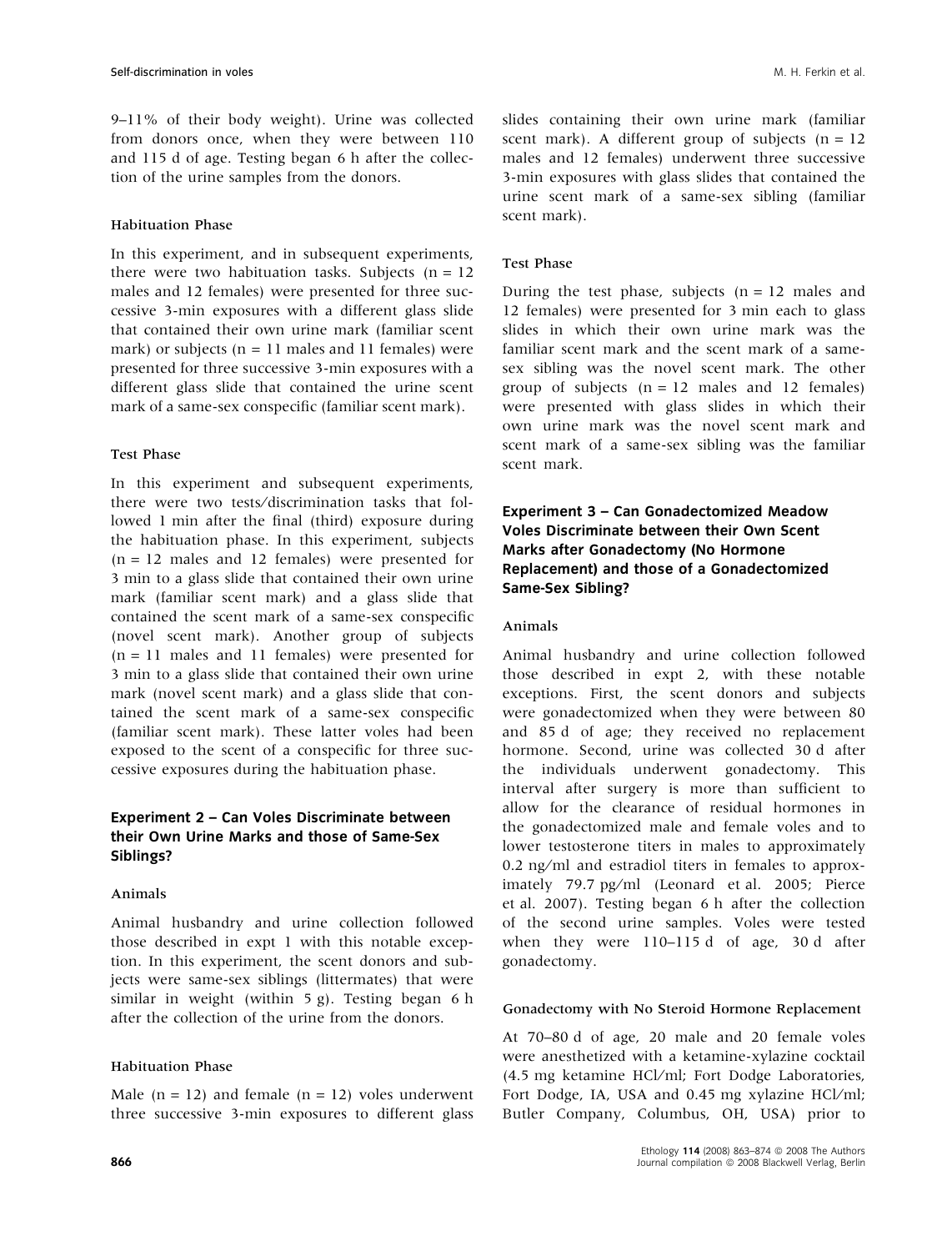gonadectomy via a midline incision (Leonard et al. 2005; Pierce et al. 2007). Concurrent to surgery, an empty Silastic $^{\circledR}$  capsule implant (Dow Corning, Midland, MI; od 0.077 in, id 0.058 in) was implanted into 10 males and 10 females. This allowed us to create a group of gonadectomized voles that did not receive gonadal hormone replacement.

### Habituation Phase

Male ( $n = 10$ ) and female ( $n = 10$ ) voles underwent three successive 3-min exposures to different glass slides containing their own scent mark after gonadectomy (familiar scent mark). A different group of subjects ( $n = 10$  males and 10 females) underwent three successive 3-min exposures with glass slides that contained the scent mark of a gonadectomized same-sex sibling (familiar scent mark).

### Test Phase

During the test phase, one group of subjects ( $n = 10$ ) males and 10 females) were presented for 3 min to a glass slide in which their own scent mark after gonadectomy was the familiar scent mark and the scent mark of their same sex after gonadectomy was the novel scent mark. The other group of subjects  $(n = 10$  males and 10 females) were presented with a glass slide in which their own scent mark after gonadectomy was the novel scent mark and scent mark of their same-sex sibling after gonadectomy was the familiar scent mark.

# Experiment 4 – Can Gonadectomized Voles Not Given Hormone Replacement Discriminate between their own Scent Marks before Gonadectomy and their own Scent Marks after Gonadectomy?

#### Animals

Animal husbandry, gonadectomy, and urine collection followed those described in expt 3, with these notable exceptions. In this experiment, the scent donors and subjects were the same individuals (n = 20 males and 20 females). Urine was collected twice from these voles. First, urine was collected 1 h before the individuals (80–85 d old) underwent gonadectomy; they received no hormone replacement. The second urine collection took place 30 d after the individuals underwent gonadectomy. Animals were tested when they were between 110 and 115 d of age, 30 d after gonadectomy.

### Habituation Phase

Male  $(n = 10)$  and female  $(n \ 0)$  voles underwent three successive 3-min exposures to different glass slides containing their own scent marks before gonadectomy (familiar scent mark). A different group of subjects  $(n = 10 \text{ males and } 10 \text{ females})$ underwent three successive 3-min exposures with glass slides that contained their own scent marks after gonadectomy (familiar mark).

### Test Phase

During the test phase, subjects ( $n = 10$  males and 10 females) were presented for 3 min to a glass slide in which their own scent mark before gonadectomy was the familiar scent mark and their own scent mark after gonadectomy was the novel scent mark. The other group of subjects  $(n = 10 \text{ males and } 10$ females) were presented with a glass slide in which their own scent mark before gonadectomy was the novel scent mark and the scent mark after gonadectomy was the familiar scent mark.

# Experiment 5 – Can Gonadectomized Voles Given Hormone Replacement Discriminate between their Own Scent Marks before Gonadectomy and their Own Scent Marks after Gonadectomy?

#### Animals

Animal husbandry, urine collection, gonadectomy, and onset of testing followed those described in expt 4, with this notable exception. In this experiment, gonadectomized voles received hormone replacement concomitant with gonadectomy when they were between 80 and 85 d of age. Voles were tested 30 d after gonadectomy and hormone replacement, when they were 110–115 d of age.

## Steroid Hormone Replacement

The procedure follows that detailed for expt 4 except in the present experiment, scent donors were gonadectomized voles and given hormone replacement. Thus, concurrent with surgery, an identical capsule (Dow Corning; od 0.077 in, id 0.058 in) containing 15 mm of active length of testosterone was implanted subcutaneously in the interscapular region of the males  $(n = 20$  males) and 5 mm of active length of the estradiol 17- $\beta$ was implanted into females ( $n = 20$  females; Sigma Chemical Co., St Louis, MO, USA; Leonard et al.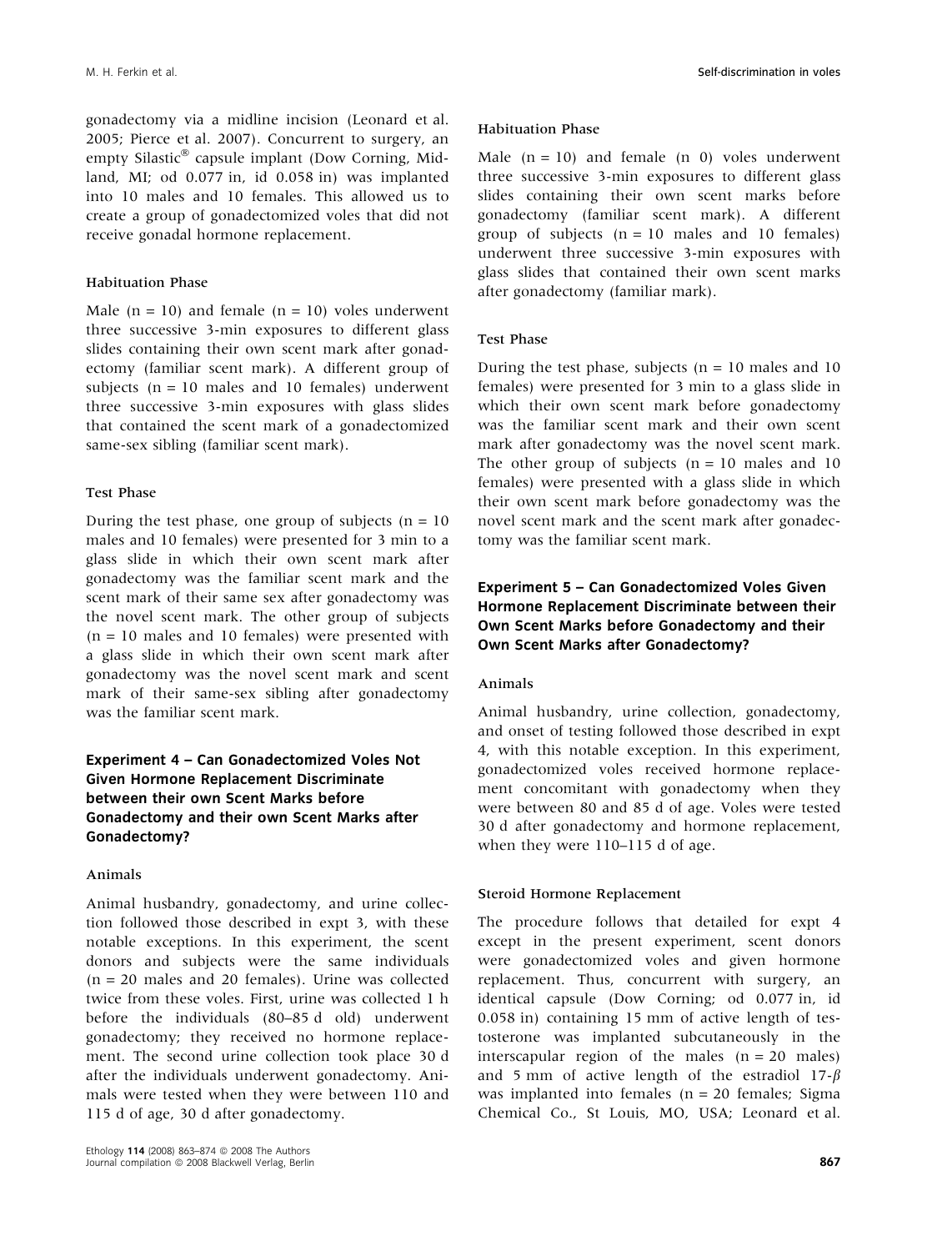2005; Pierce et al. 2007). Capsules of this dimension and gonadal steroid hormone concentrations maintain circulating testosterone titers at  $1.2 \pm 0.2$  ng/ml (males) and  $290.4 \pm 24.7$  pg/ml (females), titers comparable with those prior to gonadectomy and similar to those of free-living meadow voles during the breeding season (Leonard et al. 2005; Pierce et al. 2007).

### Habituation Phase

Male  $(n = 10)$  and female  $(n = 10)$  voles underwent three successive 3-min exposures to different glass slides containing their own scent marks before gonadectomy (familiar scent mark). A different group of subjects  $(n = 10$  males and 10 females) underwent three successive 3-min exposures with glass slides that contained their own scent marks after gonadectomy (familiar scent mark).

### Test Phase

During the test phase, subjects ( $n = 10$  males and 10 females) were presented for 3 min to a glass slide in which their own scent mark before gonadectomy was the familiar scent mark and their own scent mark after gonadectomy was the novel scent mark. The other group of subjects  $(n = 10$  males and 10 females) were presented with a glass slide in which their own scent mark before gonadectomy was the novel scent mark and the scent mark after gonadectomy was the familiar scent mark.

# Results

# Experiment 1 – Self vs. Unfamiliar, Same-Sex Conspecific

Voles habituated to their own scent marks [male subjects, t  $(23) = 3.55$ ,  $p < 0.001$  and female subjects, t  $(23) = 3.73$ ,  $p < 0.001$ , Fig. 1a] and to the scent marks of unfamiliar same-sex conspecifics [male subjects, t  $(21) = 3.47$ ,  $p = 0.002$  and female subjects, t  $(21) = 3.17$ ,  $p = 0.004$ , Fig. 1b]. Voles also behaved as if they could distinguish between their own scent marks and those of unfamiliar, same-sex conspecifics, independent of the order of presentation of these scent marks. Male voles spent more time during the test phase investigating the novel scent mark, the scent mark not offered during the habituation phase, than the familiar scent mark, the scent mark offered in both the habituation and the test phases  $[t (21) = 3.22, p = 0.002, Fig. 1a; t]$  $(21) = 3.09$ ,  $p = 0.005$ , Fig. 1b]. Likewise, females subjects spent more time during the test phase investigating the novel scent mark than the familiar scent mark  $[t (23) = 3.45; p = 0.002, Fig. 1a; t (23) = 3.27,$  $p = 0.001$ , Fig. 1b].



Fig. 1: The mean amount of time in seconds  $(\pm S E)$  that female and male voles spent investigating (sniffing and licking) either (a) the scent mark of an unfamiliar, same-sex conspecific during three successive 3-min exposures separated by a 1-min interval (the habituation phase) and a 3-min exposure to their own scent mark and the scent mark of an unfamiliar, same-sex conspecific (test phase) or (b) their own scent mark during three successive 3-min exposures separated by a 1-min interval and a 3-min exposure to the scent mark of an unfamiliar, same-sex conspecific and their own scent mark (test phase). Histograms that represent exposures 1 and 3, which are capped with different letters (in the same case) are statistically different ( $p < 0.05$ ); \*\*\* indicates that the test trials (novel vs. familiar scent mark) were statistically different (p < 0.005).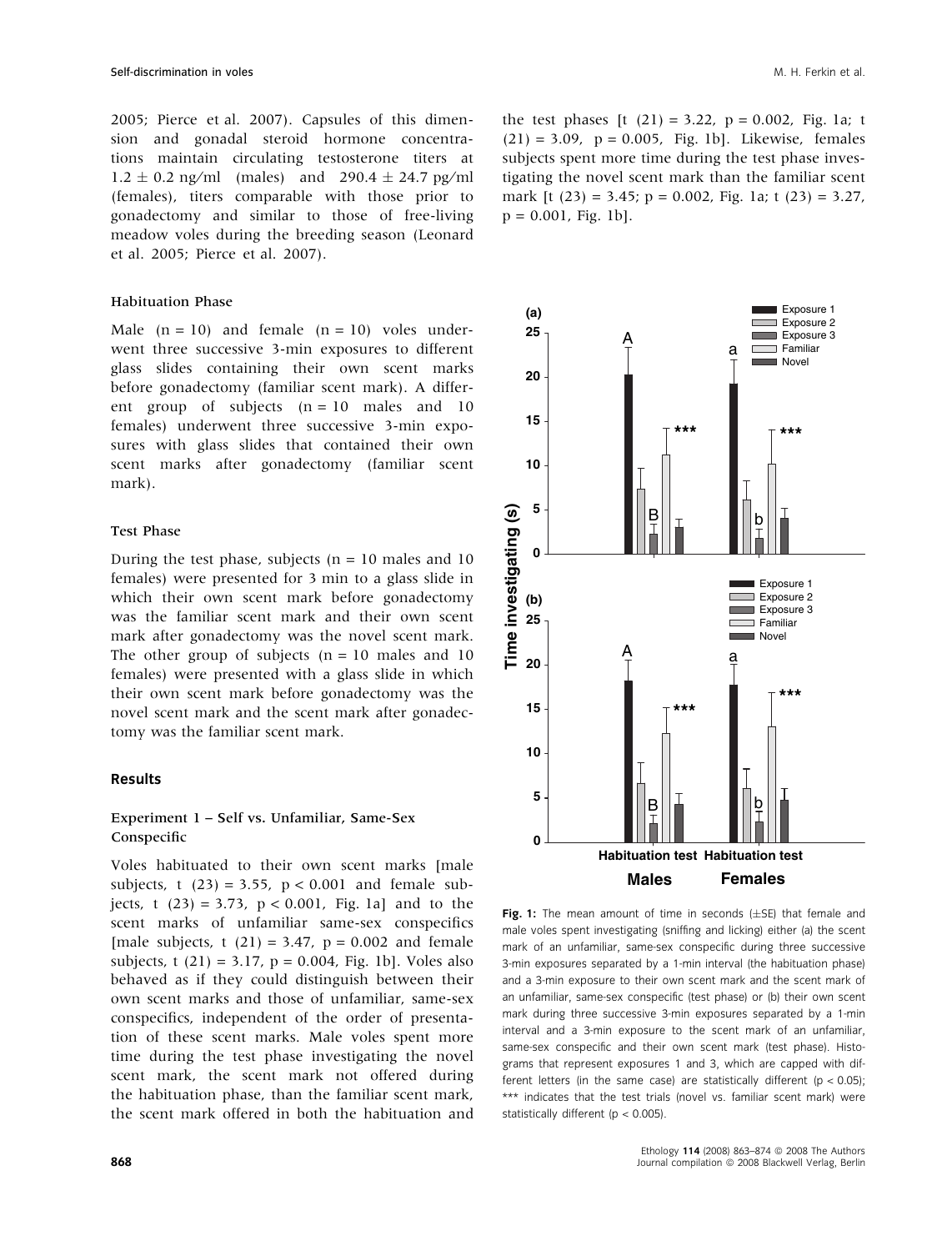#### Experiment 2 – Self vs. Same-Sex Sibling (Littermate)

Individuals habituated to their own scent marks [male subjects, t  $(23) = 4.09$ ,  $p < 0.001$  and female subjects, t  $(23) = 3.81$ ,  $p < 0.001$ . Fig. 2al and to those of a same-sex sibling [male subjects, t (23) = 3.76,  $p < 0.001$  and female subjects, t (23) = 3.72, p < 0.001, Fig. 2b]. Voles also behaved as if they could distinguish between their own scent



Fig. 2: The mean amount of time in seconds ( $\pm$ SE) that female and male voles spent investigating either (a) the scent mark of sibling during three successive 3-min exposures separated by a 1-min interval and a 3-min exposure to their own scent mark and a same-sex sibling (littermate; test phase) or (b) their own scent mark during three successive 3-min exposures separated by a 1-min interval and a 3-min exposure to the scent mark of same-sex sibling and their own scent mark (test phase). Histograms that represent exposures 1 and 3, which are capped with different letters (in the same case) are statistically different ( $p < 0.05$ ); \*\*\* indicates that the test trials (novel vs. familiar scent mark) were statistically different ( $p < 0.005$ ); \*\* indicates  $p < 0.01$ .

marks and those of their siblings, independent of the order of presentation of these scent marks. Male voles spent more time during the test phase investigating the novel scent mark than the familiar scent mark  $[t (23) = 2.59, p = 0.01, Fig 2a; t (23) = 3.10,$  $p = 0.005$ , Fig. 2b]. Likewise, females subjects spent more time during the test phase investigating the novel scent mark than the familiar scent mark  $[t (23) = 2.58, p = 0.016, Fig. 2a; t (23) = 3.03,$  $p = 0.006$ , Fig. 2b].

# Experiment 3 – Current Self (After Gonadectomy; Gonadectomized + No Hormone Replacement) vs. Gonadectomized (No Hormone Replacement) Same-Sex Sibling

Voles habituated to their own scent marks [male subjects, t  $(19) = 2.41$ ,  $p = 0.026$  and female subjects, t  $(19) = 3.56$ ,  $p = 0.002$ , Fig. 3a] and to those of a gonadectomized same-sex sibling [male subjects, t  $(19) = 3.04$ ;  $p = 0.006$  and female subjects, t  $(19) = 3.17$ ,  $p = 0.005$ , Fig. 3b]. Taken together, gonadectomy did not alter a vole's ability to habituate to its scent marks and those of an unfamiliar, gonadectomized, same-sex sibling.

Voles discriminated between their own scent marks and those of their siblings, independent of the order of presentation of these scent marks. Males spent more time during the test phase investigating the novel scent mark than the familiar scent mark  $[t (19) = 2.34, p = 0.03, Fig. 3a; t (19) = 3.39,$  $p = 0.003$ , Fig. 3b]. Females also spent more time investigating the novel scent mark than the familiar scent mark  $[t (19) = 2.67, p = 0.01, Fig. 3a;$ t  $(19) = 3.13$ ,  $p = 0.005$ , Fig. 3b].

# Experiment 4 – 'Current Self' (After Gonadectomy; Gonadectomized + No Hormone Replacement) vs. 'Past Self' (Before Gonadectomy; Intact Gonads)

Voles habituated to their scent marks after gonadectomy [male subjects,  $(t (19) = 2.28, p = 0.034$  and female subjects, t  $(19) = 3.52$ ,  $p = 0.002$ , Fig. 4a] and to their scent marks before gonadectomy [male subjects, t  $(19) = 3.41$ ,  $p = 0.003$  and female subjects, t (19) = 4.06,  $p < 0.001$ , Fig. 4b]. Thus, gonadectomy did not affect whether voles could habituate to their own scent marks.

Gonadectomy, however, affected whether voles could discriminate between their own scent marks. That is, voles behaved as if they could distinguish between their scent marks before gonadectomy (past self) and their scent marks after gonadectomy (current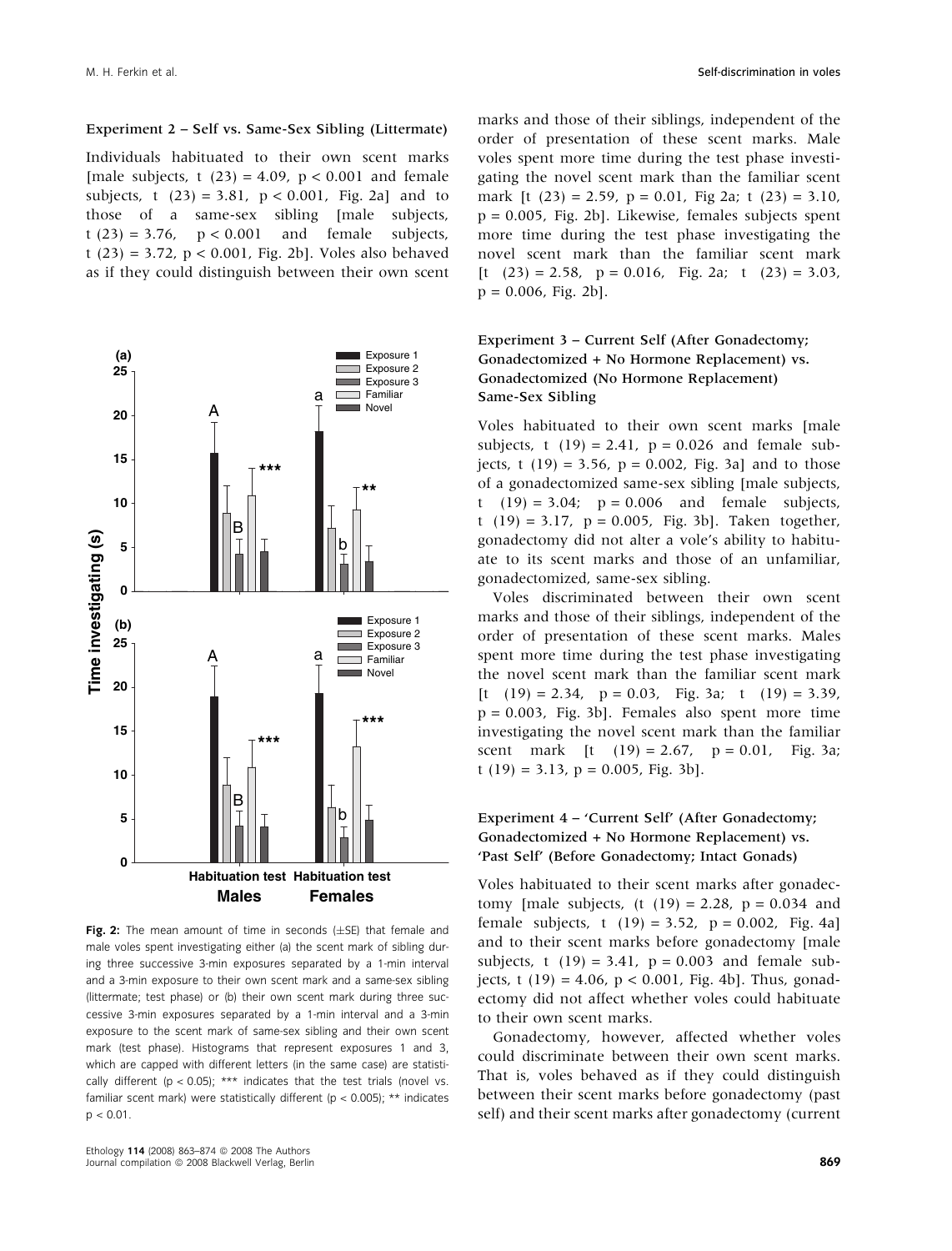

**Fig. 3:** The mean amount of time in seconds  $(\pm$ SE) that gonadectomized female and male voles spent investigating either (a) their own scent mark (after gonadectomy) during three successive 3-min exposures separated by a 1-min interval and a 3-min exposure to their own scent mark (after gonadectomy) and the scent mark of a gonadectomized, same-sex sibling (littermate; test phase) or (b) the scent mark of a gonadectomized, same-sex sibling during three successive 3-min exposures separated by a 1-min interval and a 3-min exposure to their own scent mark and the scent mark of a gonadectomized, same-sex sibling (test phase). Histograms that represent exposures 1 and 3, which are capped with different letters (in the same case) are statistically different ( $p < 0.05$ ); \*\*\* indicates that the test trials (novel vs. familiar scent mark) were statistically different (p <  $0.005$ ); \*\* indicates  $p < 0.01$ .

self), independent of the order of presentation of these scent marks. Male voles spent more time during the test phase investigating the novel scent mark than the familiar scent mark  $[t (19) = 3.71, p = 0.005, Fig. 4a;$ t (19) = 3.34,  $p = 0.003$ , Fig. 4b]. Similarly, female voles spent more time investigating the novel scent than the familiar scent [t  $(19) = 3.12$ ,  $p = 0.005$ , Fig. 4a; t (19) = 3.29, p = 0.003, Fig. 4b].



**Fig. 4:** The mean amount of time in seconds  $(\pm SE)$  that gonadectomized female and male voles spent investigating either (a) their own scent mark after gonadectomy on three successive 3-min exposures separated by a 1-min interval and a 3-min exposure to their own scent marks (post-gonadectomy) and their own scent mark before gonadectomy (test phase) or (b) their own scent mark (before gonadectomy) on three successive 3-min exposures separated by a 1-min interval and a 3-min exposure to their own scent marks after gonadectomy and their own scent mark before gonadectomy (test phase). Histograms that represent exposures 1 and 3, which are capped with different letters (in the same case) are statistically different ( $p < 0.05$ ); \*\*\* indicates that the test trials (novel vs. familiar scent mark) were statistically different ( $p < 0.005$ ); \*\* indicates  $p < 0.01$ .

# Experiment 5 – 'Current Self' (After Gonadectomy; Gonadectomized + Hormone Replacement) vs. 'Past Self' (Before Gonadectomy; Intact Gonads)

Voles habituated to their scent marks after gonadectomy [male subjects, t  $(19) = 3.43$ ,  $p = 0.002$  and female subjects, t  $(19) = 3.26$ ,  $p = 0.004$ , Fig. 5a] and to their scent marks before gonadectomy [male subjects, t  $(19) = 3.18$ ,  $p = 0.005$  and female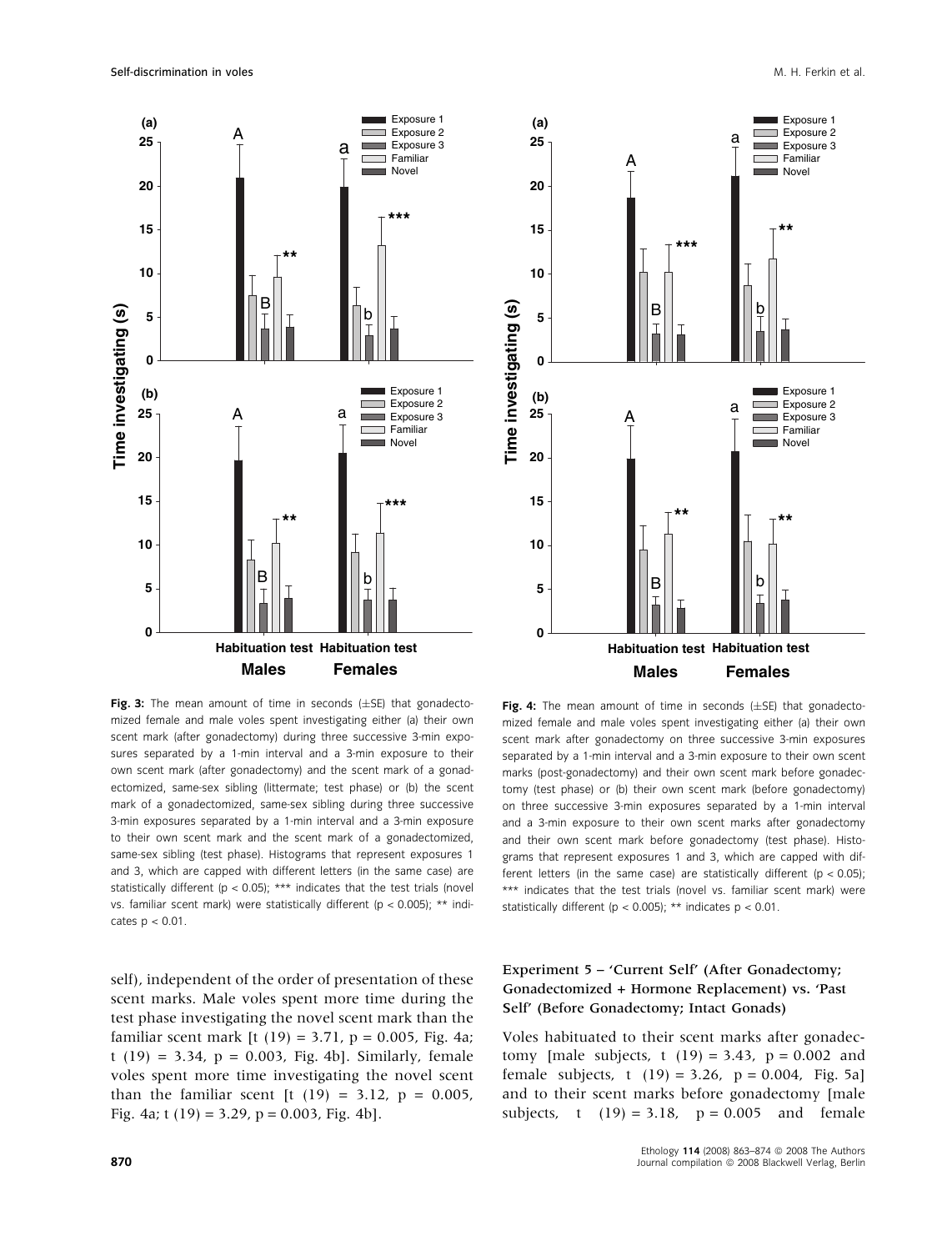

**Fig. 5:** The mean amount of time in seconds ( $\pm$ SE) that gonadectomized + hormone female and male voles spent investigating either (a) their own scent mark after gonadectomy on three successive 3-min exposures separated by a 1-min interval and a 3-min exposure to their own scent marks (post-gonadectomy) and their own scent mark before gonadectomy (test phase) or (b) their own scent mark before gonadectomy on three successive 3-min exposures separated by a 1-min interval and a 3-min exposure to their own scent marks after gonadectomy and their own scent mark before gonadectomy (test phase). Histograms that represent exposures 1 and 3, which are capped with different letters (in the same case) are statistically different ( $p < 0.05$ ); there was no significant difference ( $p > 0.05$ ) in investigation time during the test phase.

subjects, t  $(19) = 4.17$ ,  $p < 0.001$ , Fig. 5b]. Thus, gonadectomy and hormone replacement did not affect whether voles could habituate to their own scent marks.

Hormone replacement following gonadectomy affected whether voles could discriminate between their own scent marks. That is, regardless of the order of presentation of these scent marks, voles behaved as if they could not discriminate between

their scent marks after gonadectomy (current self) and their scent marks before gonadectomy (past self). Regardless of the order of presentation of these scent marks, males spent similar amounts of time during the test phase investigating the novel scent mark and the familiar scent mark  $[t (19) = 0.94,$  $p = 0.35$ , Fig. 5a; t (19) = 0.33,  $p = 0.74$ , Fig. 5b]. Likewise, females spent similar amounts of time during the test phase investigating the novel scent mark and the familiar scent mark  $[t (19) = 1.11, p = 0.28,$ Fig. 5a; t (19) = 0.41,  $p = 0.68$ , Fig. 5b].

### Discussion

The present study addressed questions surrounding self-discrimination in meadow voles. We did so by devising five experiments that used the habituation– dishabituation paradigm (Todrank et al. 1998; Ferkin et al. 1999; Johnston 2003) to determine whether voles could behave as if they distinguish among their own scent marks, those of unfamiliar individuals, and familiar siblings. Our first experiment examined whether voles could distinguish their own scent marks from those of other same-sex conspecifics. During the exposure phase, voles were presented three times in succession to their own scent marks or those of a same-sex conspecific. The voles spent less time during each successive exposure investigating these scent marks, suggesting that the voles habituated to these 'familiar marks'. Voles, like other rodents, rapidly habituate to scent marks that they are exposed to repeatedly (Johnston 1993; Ferkin et al. 1999; Mateo & Johnston 2000a,b; Ferkin & Li 2005). During the test phase voles were exposed simultaneously to a familiar scent mark and a novel scent mark, a mark that they were not exposed to during the exposure phase. Voles spent more time investigating the novel scent mark than the familiar scent mark, supporting the notion that these scent marks may have different signal characteristics and come from different donors (Johnston 1993, 2003; Ferkin et al. 1999; Mateo 2002, 2004; Todrank & Heth 2003). These results show that voles, along with a variety of animals, behave as if they can distinguish between self and non-self using differences in the signaling features of the scent marks of the donors (Alberts 1992a; Bekoff 2001; Tsutsui 2004; Hernández et al. 2006; but see Palphramand & White 2007).

In expts 2 and 3, we determined if individual voles discriminate their own scent marks from those of the same-sex sibling. In both experiments, we found that after three successive presentations to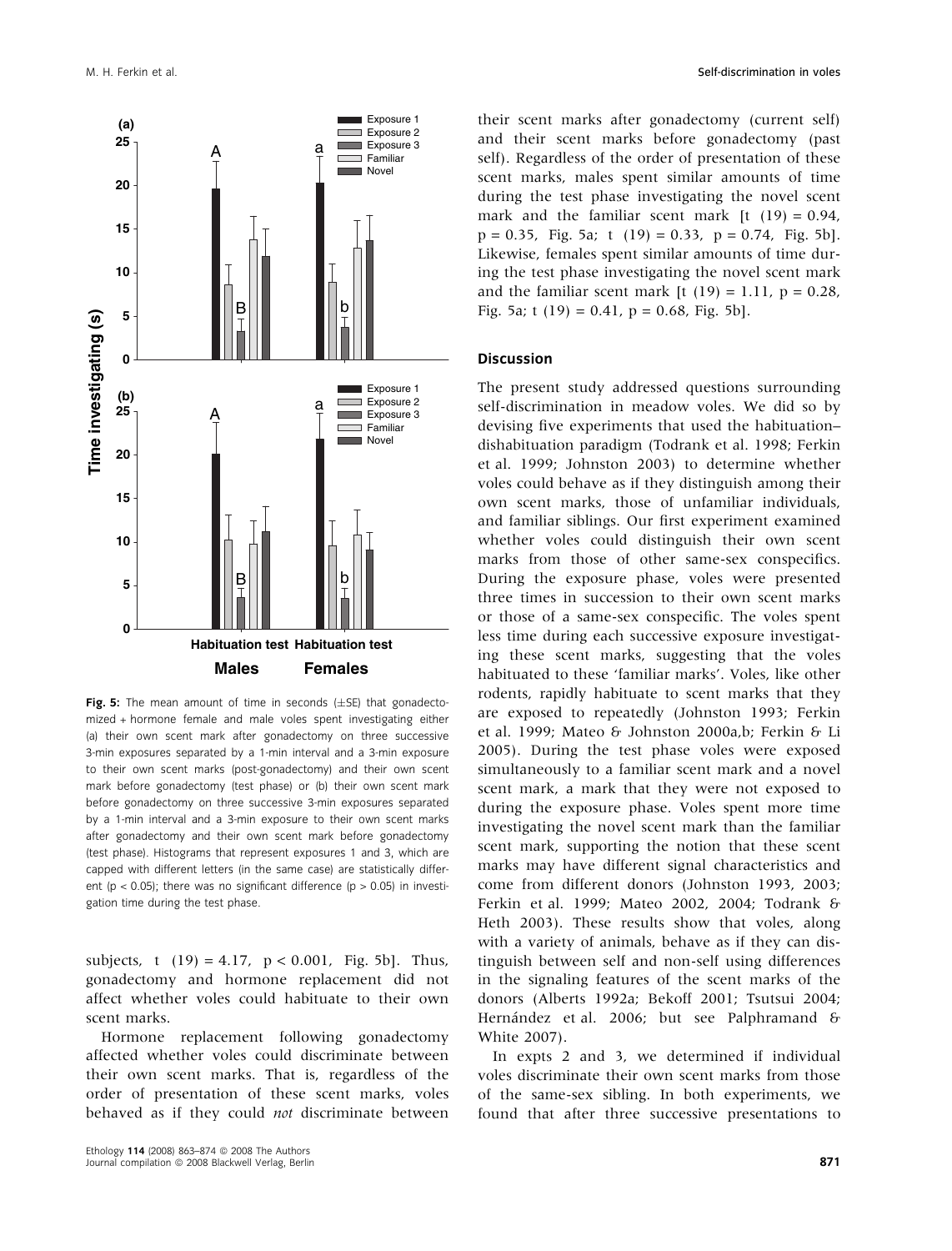either their own scent marks or those of a same-sex sibling voles spent less time during each exposure investigating each scent mark. During the test phases of expts 2 and 3, voles spent more time investigating the novel scent mark than the scent mark they became familiar with during the habituation phase, suggesting that voles behaved as if they could distinguish between their own scent marks and those of the siblings. Similar results have been reported for gonadectomized house mice (Ferkin & Li 2005), suggesting that gonadectomized does not affect the ability for some rodents to habituate and later discriminate between their own scent marks and those of conspecifics. In addition, several studies have shown that individuals can identify close kin (Mateo & Johnston 2000a,b; Todrank & Heth 2003; Hernández et al. 2006; Holmes & Mateo 2007). When compared, the results of expts 1 and 2 suggest that the fixed-signaling characteristics and conditiondependent characteristics of scent marks (Gosling & Roberts 2001; Roberts 2007) provide sufficient detail for voles to act as if they can distinguish between their own scent marks and those belonging either to same-sex siblings or unfamiliar same-sex conspecifics. The results of expt 3, however, suggest that although the condition-dependent signaling characteristics of a vole's scent mark changed, gonadectomized voles behaved as if they could distinguish between their own pre-gonadectomy scent marks and those of their same-sex siblings. This result can be attributed to two different hypotheses. First, the condition-independent signaling component may have provided sufficient detail to allow voles to discriminate between their own scent mark and those of the same-sex conspecifics as it does in house mice (Hurst et al. 2001; Roberts 2007). Second, some aspect of the condition-dependent component of the scent marks was not altered enough by gonadectomy to prevent voles from acting as if they could distinguish between their own scent marks and those of the siblings.

In expts 4 and 5, we found that the reproductive condition of the individual voles did not affect whether they could habituate to scent marks, which is consistent with a previous study using gonadectomized mice as subjects (Ferkin & Li 2005). However, differences in the scent donor's reproductive state when its scent marks were collected affected how voles responded to their own scent marks during the test phase in expts 4 and 5. In expt 5, gonadectomized voles that had received hormone replacement spent similar amounts of time investigating the familiar scent mark, the mark they had been exposed to during the habituation phase, and the novel scent mark. That is, they behaved as if their previous (before gonadectomy) and current scent marks (after gonadectomy) had similar signaling characteristics. In contrast during expt 4, gonadectomized voles that received no hormone replacement behaved as if their previous (before gonadectomy) and current scent marks (after gonadectomy) had different signaling characteristics. During the test phase, these voles spent more time investigating the novel scent mark than the familiar scent mark. The difference in the response of voles in expts 4 and 5 to their own scent marks may lie in differences in the condition-dependent signaling characteristics of their scent marks. In expt 5, the gonadectomized individual had high titers of circulating gonadal steroid hormones because they received hormone replacement, when their scent marks were collected. In contrast, in expt 4, the scent marks were collected when the individual had high titers of circulating gonadal steroid hormones before gonadectomy and when that individual had low titers of gonadal steroids after gonadectomy and no hormone replacement. Thus in expt 4, but not expt 5, the condition-dependent signaling characteristic of the scent marked changed. This difference suggests that the fixed-signaling component did not provide sufficient detail to voles that were gonadectomized and received no hormone replacement to treat their scent marks before gonadectomy and after gonadectomy as being similar. If this conjecture is correct, and if the condition-dependent signaling feature of an individual's scent mark does not match its current template for self, the individual may renew or alter its olfactory-guided behaviors to compensate for such changes. This speculation is consistent with studies on voles and other mammals showing that the individuals alter their self-grooming and scentmarking behaviors as the reproductive state changes (González-Mariscal et al. 1990; Coquelin 1992; Ferkin et al. 1996; 2004; Leonard et al. 2005; Pierce et al. 2007).

For voles, the mechanism underlying discrimination of self from non-self may be complex. Perhaps, the signaling features of an individual's scent marks are associated with that individual's 'current template for self'. In this way, individuals compare their own scent marks and those of conspecifics to their unique template for self, and act accordingly (Reeve 1989; Tsutsui 2004; Holmes & Mateo 2007). This association between template for self and signaling characteristics of scent marks is not new and is akin to the hypothesized mechanisms for phenotype and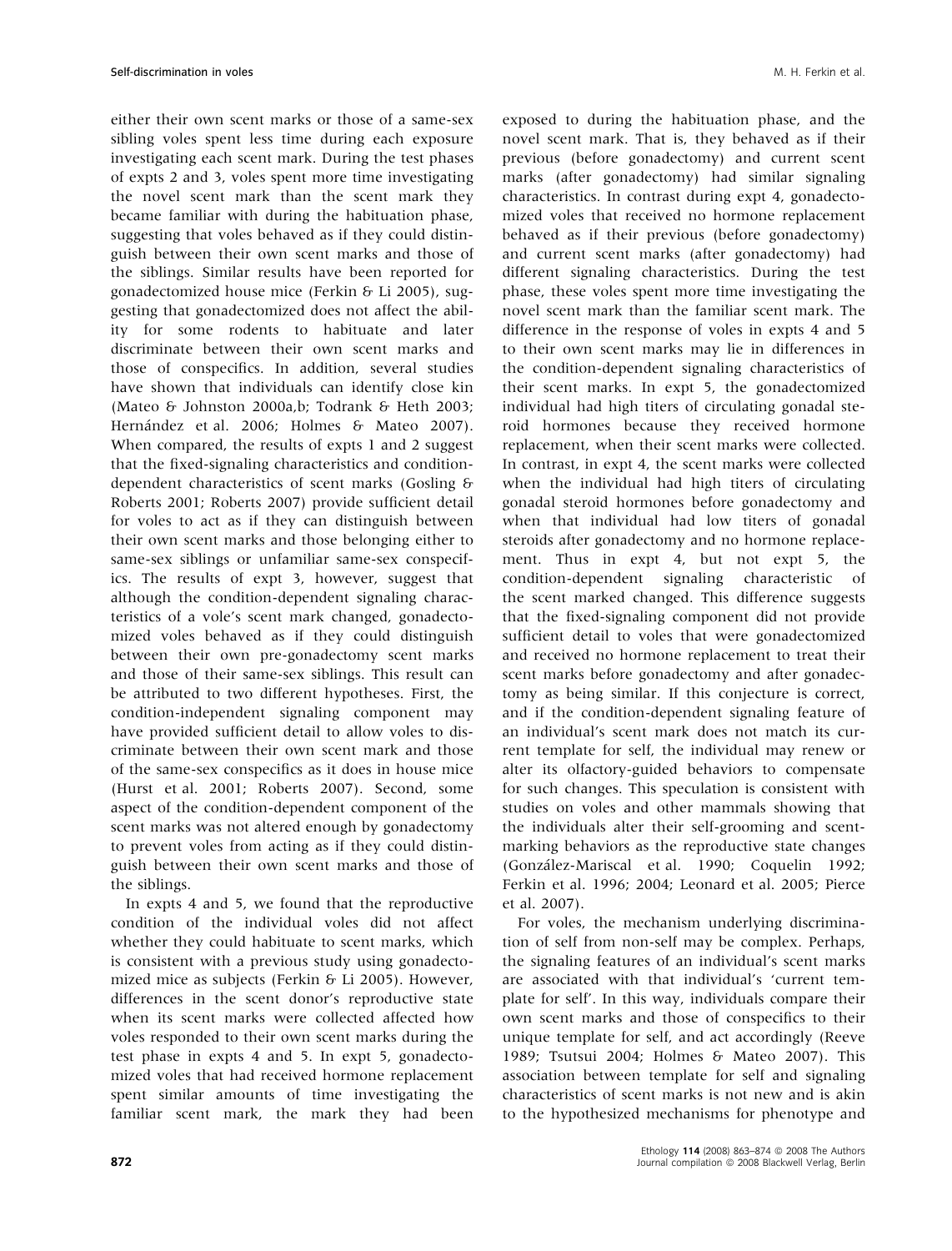scent matching (Gosling 1982; Hauber & Sherman 2001, 2003; Neff & Sherman 2002; Liebert & Starks 2004; Mateo 2004), and may have functional ramifications. By discriminating between their own marks and those of the same-sex conspecifics, individuals may be able to monitor the activity and movement of potential same-sex rivals in a given area or signal ownership or possession of a resource or territory (Alberts 1992a; Cooper et al. 1999; Bekoff & Sherman 2004; Palphramand & White 2007). In addition, individuals could use differences in their own scent marks as navigational guides to allow them to distinguish between areas they have visited recently from those they have not visited recently, re-fresh territorial borders or to re-mark their mates with fresh scents, or to signal up-to-date information about their reproductive state to nearby conspecifics (Gosling 1982; Sherman 1991; Alberts 1992a; Bekoff & Sherman 2004). The ability to discriminate among one's scent marks may be a feature associated with self-recognition (Gallup 1998; Bekoff & Sherman 2004; Morin 2006).

### Acknowledgements

The authors thank L. LaDage for reading this manuscript and Izu Iwueke, Allie Whatley, and Charlene V. Mitchell for their technical assistance. This work was supported by National Science Foundation grant IOB 0444553, a National Science Foundation UMEB grant and NIH grant HD049525 to M. H. Ferkin.

# Literature Cited

- Alberts, A. C. 1992a: Pheromonal self-recognition in desert iguanas. Copeia 1, 229—232.
- Alberts, A. C. 1992b: Constraints on the design of chemical communication systems in terrestrial vertebrates. Am. Nat. Suppl. 139, S62—S89.
- Beauchamp, G. K. & Wellington, J. L. 1984: Habituation to individual odors occurs in brief, widely-spaced presentations. Physiol. Behav. 32, 511-514.
- Bekoff, M. 2001: Observation of scent marking and discriminating self from others by a domestic dog (Canis familiaris): tales of displaced yellow snow. Behav. Processes 55, 75—79.
- Bekoff, M. 2002: Minding Animals: Awareness, Emotions, and Heart. Oxford University Press, NY.
- Bekoff, M. & Sherman, P. W. 2004: Reflections on animal selves. Trends Ecol. Evol. 19, 176—180.
- Coquelin, A. 1992: Urine-marking by female mice throughout their reproductive cycle. Horm. Behav. 26, 255—271.
- Ferkin, M. H. 2007: Effects of previous interactions and sex on over-marking in meadow voles. Behaviour 144, 1297—1313.
- Ferkin, M. H. & Johnston, R. E. 1993: Sources of sexspecific odors and their dependence on gonadal hormones in meadow voles (Microtus pennsylvanicus). Horm. Behav. 27, 523—538.
- Ferkin, M. H. & Li, H. Z. 2005: A battery of olfactorybased screens for phenotyping the social and sexual behaviors of mice. Physiol. Behav. 85, 489—499.
- Ferkin, M. H., Sorokin, E. S. & Johnston, R. E. 1996: Self-grooming as a sexually dimorphic communicative behavior in meadow voles, Microtus pennsylvanicus. Anim. Behav. 51, 801—810.
- Ferkin, M. H., Dunsavage, J. & Johnston, R. E. 1999: Meadow voles can discriminate between the top and bottom scent of an over-mark and prefer the top scent. J. Comp. Psychol. 113, 43—51.
- Ferkin, M. H., Lee, D. N. & Leonard, S. T. 2004: The reproductive state of female voles affects their scent marking behavior and the responses of male conspecifics to such marks. Ethology 110, 257—272.
- Gallup, G. G. Jr 1998: Self-awareness and the evolution of social intelligence. Behav. Processes 42, 239—247.
- González-Mariscal, G., Melo, A. I., Zavala, A. & Beyer, C. 1990: Variations in chin marking behavior of New Zealand female rabbits throughout the whole reproductive cycle. Physiol. Behav. 48, 361—365.
- Gosling, L. M. 1982: A reassessment of the function of scent marking in territories. Z. Tierspsychol. 60, 89—118.
- Gosling, L. M. & Roberts, S. C. 2001: Scent marking in male mammals: cheat-proof signals to competitors and mates. Adv. Study Behav. 30, 169—217.
- Hauber, M. E. & Sherman, P. W. 2001: Self-referent phenotype matching: theoretical considerations and empirical evidence. Trends Neurosci. 24, 609—614.
- Hauber, M. E. & Sherman, P. W. 2003: Designing and interpreting test of self-referent phenotype matching. Anim. Cogn. 6, 69—71.
- Hernández, J. V., Goitía, W., Osio, A., Cabrera, A., Lopez, H., Sainz, C. & Jaffe, K. 2006: Leaf-cutter ant species (hymenoptera: Atta) differ in the types of cues used to differentiate between self and others. Anim. Behav. 71, 945—952.
- Holmes, W. G. & Mateo, J. M. 2007: Kin recognition in rodents: issues and evidence. In: Rodent Societies: An Ecological and Evolutionary Perspective (Wolff, J. O. & Sherman, P. W., eds). Chicago University Press, Chicago, pp. 216—228.
- Hurst, J. L., Payne, C. E., Nevison, C. M., Marie, A. D., Humphries, R. E., Robertson, D. H. L., Cavaggioni, A. & Beynon, R. J. 2001: Individual recognition in mice